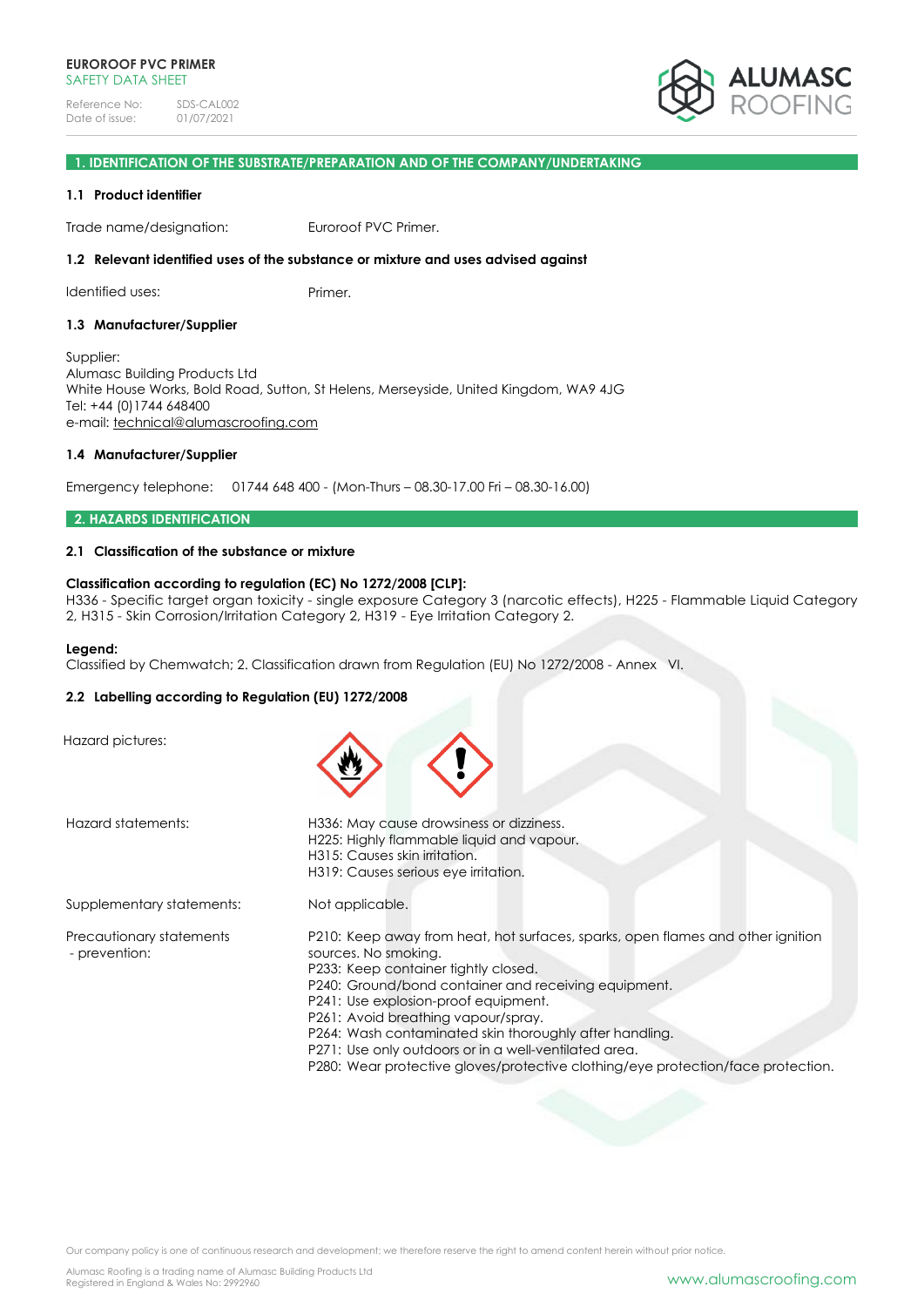

| Precautionary statements<br>-response: | P321: Specific treatment (see advice on this label).<br>P370+P378: In case of fire: Use alcohol resistant foam or normal protein foam to<br>extinguish.<br>P302+P352: IF ON SKIN: Wash with plenty of water.<br>P303+P361+P353: IF ON SKIN (or hair): Take off immediately all contaminated clothing.<br>Rinse skin with water/shower.<br>P304+P340: IF INHALED: Remove person to fresh air and keep comfortable for breathing.<br>P305+P351+P338: IF IN EYES: Rinse cautiously with water for several minutes. Remove<br>contact lenses, if present and easy to do. Continue rinsing.<br>P312: Call a POISON CENTER/ doctor if you feel unwell. |
|----------------------------------------|--------------------------------------------------------------------------------------------------------------------------------------------------------------------------------------------------------------------------------------------------------------------------------------------------------------------------------------------------------------------------------------------------------------------------------------------------------------------------------------------------------------------------------------------------------------------------------------------------------------------------------------------------|
| Precautionary statements - storage:    | P403+P235: Store in a well-ventilated place. Keep cool.<br>P405: Store locked up.                                                                                                                                                                                                                                                                                                                                                                                                                                                                                                                                                                |
|                                        | Precautionary statements - disposal: P501: Dispose of contents/container to authorised hazardous or special waste<br>collection point in accordance with any local regulation.                                                                                                                                                                                                                                                                                                                                                                                                                                                                   |
| 2.3 Other hazards                      |                                                                                                                                                                                                                                                                                                                                                                                                                                                                                                                                                                                                                                                  |

Methyl Ethyl Ketone: Listed in the Europe Regulation (EC) No 1907/2006 - Annex XVII (Restrictions may apply). Acetone: Listed in the Europe Regulation (EC) No 1907/2006 - Annex XVII (Restrictions may apply).<br>Ethyl Acetate: Listed in the Europe Regulation (EC) No 1907/2006 - Annex XVII (Restrictions may apply). Listed in the Europe Regulation (EC) No 1907/2006 - Annex XVII (Restrictions may apply).

# **3. COMPOSITION AND INFORMATION ABOUT THE COMPONENTS**

# **3.1 Substance**

See Section 3.2.

### **3.2 Mixture**

| 1.CAS No.<br><b>2.EC No.</b><br>3. Index No 4.<br><b>4.REACH No.</b>                                         | %[weight]                                                                                                                                                  | <b>Name</b>          | Classification according to regulation (EC) No 1272/2008 [CLP]<br>and amendments                                                                                                      |
|--------------------------------------------------------------------------------------------------------------|------------------------------------------------------------------------------------------------------------------------------------------------------------|----------------------|---------------------------------------------------------------------------------------------------------------------------------------------------------------------------------------|
| 1.78-93-3<br>2.201-159-0<br>3.606-002-00-3<br>4.01-2119457290-43-<br>XXXX   01-2119943742-35-<br>XXXX        | $30 - 40$                                                                                                                                                  | Methyl Ethyl Ketone* | Flammable Liquid Category 2, Specific target organ toxicity -<br>single exposure Category 3 (narcotic effects), Eye Irritation<br>Category 2; H225, H336, H319, EUH066 <sup>[2]</sup> |
| $1.67 - 64 - 1$<br>2.200-662-2<br>3.606-001-00-8<br>4.01-2119471330-49-XXXX                                  | $30 - 40$                                                                                                                                                  | Acetone*             | Flammable Liquid Category 2, Specific target organ toxicity -<br>single exposure Category 3 (narcotic effects), Eye Irritation<br>Category 2; H225, H336, H319, EUH066 <sup>[2]</sup> |
| $1.141 - 78 - 6$<br>2.205-500-4<br>3.607-022-00-5<br>4.01-2119475103-46-<br>XXXX   01-2120767619-37-<br>XXXX | $5 - 15$                                                                                                                                                   | Ethyl Acetate*       | Flammable Liquid Category 2, Specific target organ toxicity -<br>single exposure Category 3 (narcotic effects), Eye Irritation<br>Category 2; H225, H336, H319, EUH066 <sup>[2]</sup> |
| Legend:                                                                                                      | . Classified by Chemwatch; 2. Classification drawn from Regulation (EU) No 1272/2008 - Annex VI;<br>3. Classification drawn from C&L * EU IOELVs available |                      |                                                                                                                                                                                       |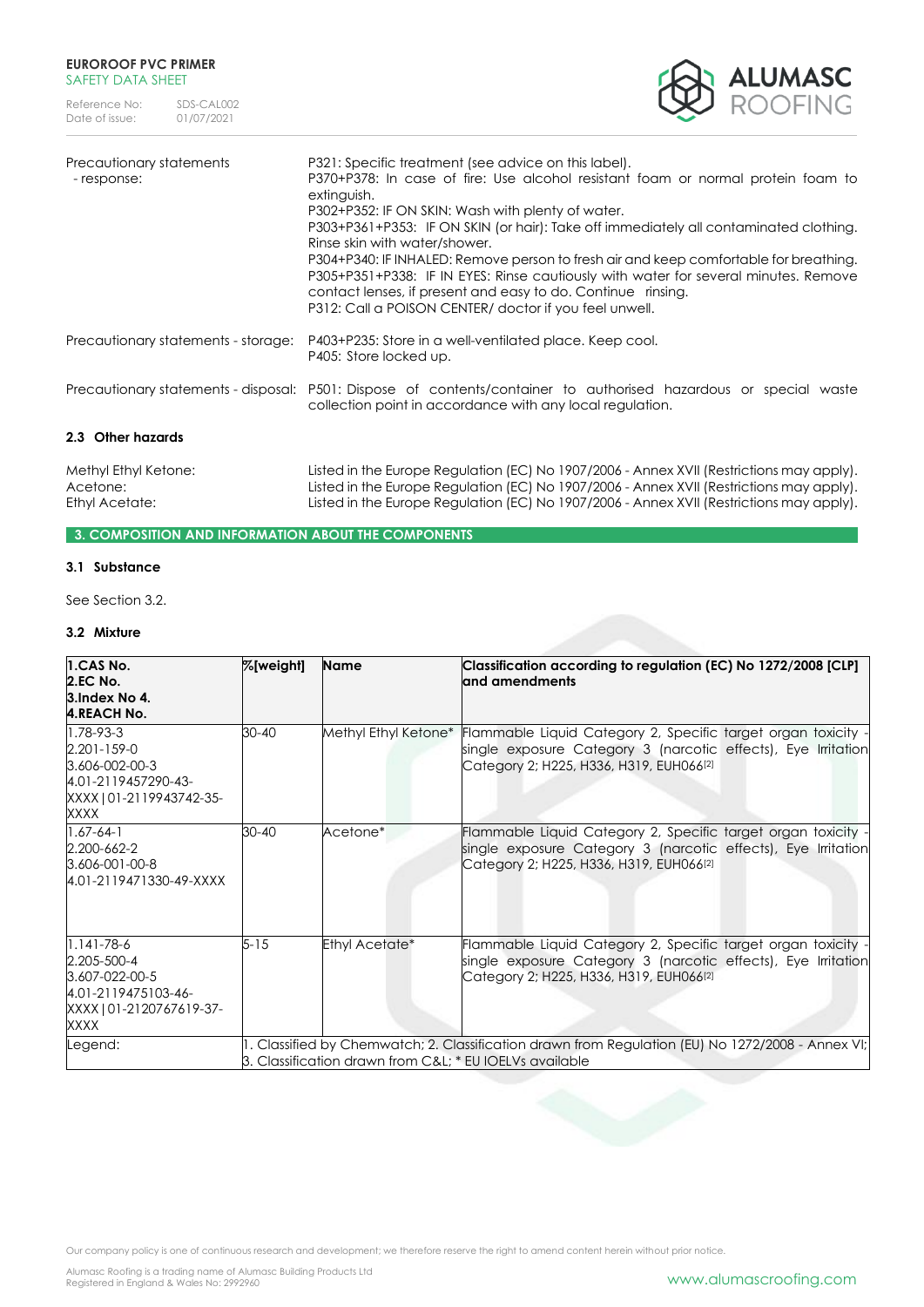# **4. FIRST-AID MEASURES**

#### **4.1 Description of first aid measures**

| Eye contact:  | If this product comes in contact with the eyes:<br>Wash out immediately with fresh running water.<br>Ensure complete irrigation of the eye by keeping eyelids apart and away from eye and<br>moving the eyelids by occasionally lifting the upper and lower lids.<br>Seek medical attention without delay; if pain persists or recurs seek medical attention.<br>Removal of contact lenses after an eye injury should only be undertaken by skilled<br>personnel.                                  |
|---------------|----------------------------------------------------------------------------------------------------------------------------------------------------------------------------------------------------------------------------------------------------------------------------------------------------------------------------------------------------------------------------------------------------------------------------------------------------------------------------------------------------|
| Skin contact: | If skin or hair contact occurs:<br>Immediately flush body and clothes with large amounts of water, using safety shower if<br>available. Quickly remove all contaminated clothing, including footwear.<br>Wash skin and hair with running water. Continue flushing with water until advised to stop<br>by the Poisons Information Centre. Transport to hospital, or doctor.                                                                                                                         |
| Inhalation:   | If fumes or combustion products are inhaled remove from contaminated area. Lay<br>patient down. Keep warm and rested.<br>Prostheses such as false teeth, which may block airway, should be removed, where<br>possible, prior to initiating first aid procedures.<br>Apply artificial respiration if not breathing, preferably with a demand valve resuscitator,<br>bag-valve mask device, or pocket mask as trained. Perform CPR if necessary.<br>Transport to hospital, or doctor, without delay. |
| Ingestion:    | Immediately give a glass of water.<br>First aid is not generally required. If in doubt, contact a doctor.<br>If spontaneous vomiting appears imminent or occurs, hold patient's head down, lower<br>than their hips to help avoid possible aspiration of vomitus,                                                                                                                                                                                                                                  |

# **4.2 Most important symptoms and effects, both acute and delayed**

See Section 11.

# **4.3 Indication of any immediate medical attention and special treatment needed**

Any material aspirated during vomiting may produce lung injury. Therefore, emesis should not be induced mechanically or pharmacologically. Mechanical means should be used if it is considered necessary to evacuate the stomach contents; these include gastric lavage after endotracheal intubation. If spontaneous vomiting has occurred after ingestion, the patient should be monitored for difficult breathing, as adverse effects of aspiration into the lungs may be delayed up to 48 hours. For acute or short-term repeated exposures to acetone:

- Symptoms of acetone exposure approximate ethanol intoxication.
- About 20% is expired by the lungs and the rest is metabolised. Alveolar air half-life is about 4 hours following two hour inhalation at levels near the Exposure Standard; in overdose, saturable metabolism and limited clearance, prolong the elimination half-life to 25-30 hours.
- There are no known antidotes and treatment should involve the usual methods of decontamination followed by supportive care.

[Ellenhorn and Barceloux: Medical Toxicology].

# **Management:**

Measurement of serum and urine acetone concentrations may be useful to monitor the severity of ingestion or inhalation. Inhalation Management:

- Maintain a clear airway, give humidified oxygen and ventilate if necessary.
- If respiratory irritation occurs, assess respiratory function and, if necessary, perform chest X-rays to check for chemical pneumonitis.
- Consider the use of steroids to reduce the inflammatory response.
- Treat pulmonary oedema with PEEP or CPAP ventilation.

# **Dermal Management:**

- Remove any remaining contaminated clothing, place in double sealed, clear bags, label and store in secure area away from patients and staff.
- Irrigate with copious amounts of water.
- An emollient may be required.

# **Eye Management:**

- Irrigate thoroughly with running water or saline for 15 minutes.
- Stain with fluorescein and refer to an ophthalmologist if there is any uptake of the stain.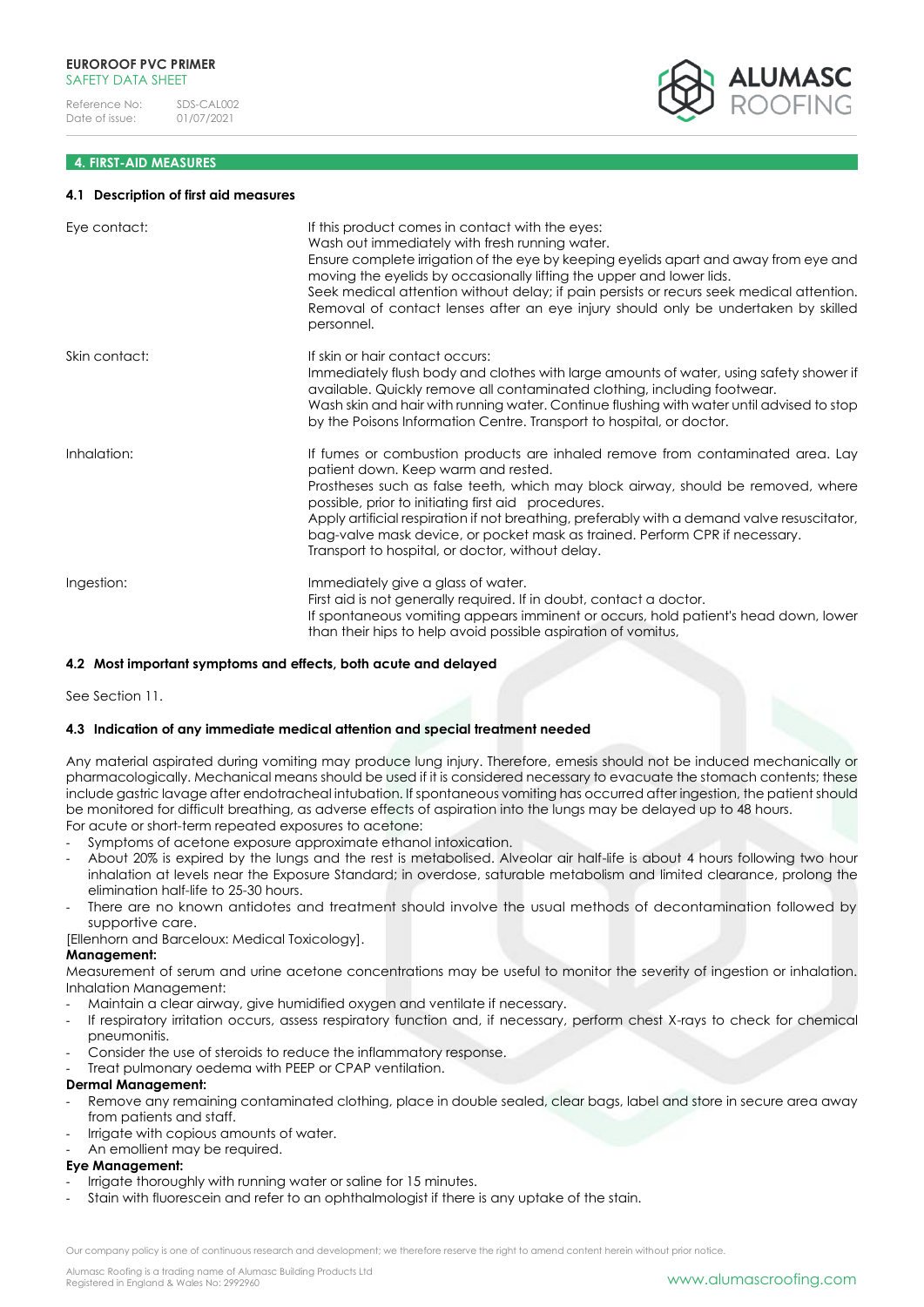Reference No: SDS-CAL002<br>Date of issue: 01/07/2021 Date of issue:



### **Oral Management:**

No GASTRIC LAVAGE OR EMETIC.

Encourage oral fluids.

# **Systemic Management:**

- Monitor blood glucose and arterial pH.
- Ventilate if respiratory depression occurs.
- If patient unconscious, monitor renal function.
- Symptomatic and supportive care.

The Chemical Incident Management Handbook:

Guy's and St. Thomas' Hospital Trust, 2000.

BIOLOGICAL EXPOSURE INDEX.

These represent the determinants observed in specimens collected from a healthy worker exposed at the Exposure Standard (ES or TLV):

| Determinant | Sampling Time | Index | Comments |
|-------------|---------------|-------|----------|
|             |               |       |          |

Acetone in urine End of shift 50 ma/L NS

NS: Non-specific determinant; also observed after exposure to other material.

# **5. FIRE-FIGHTING MEASURES**

# **5.1 Extinguishing media**

Alcohol stable foam. Dry chemical powder. BCF (where regulations permit).

# **5.2 Special hazards arising from the substance or mixture**

Avoid contamination with oxidising agents i.e. nitrates, oxidising acids, chlorine bleaches, pool chlorine etc. as ignition may result.

# **5.3 Advice for fire-fighters**

# **General:**

Alert fire brigade and tell them location and nature of hazard. May be violently or explosively reactive. Wear breathing apparatus plus protective gloves in the event of a fire.

# **Fire/explosion hazard:**

Liquid and vapour are highly flammable. Severe fire hazard when exposed to heat, flame and/or oxidisers. Vapour may travel a considerable distance to source of ignition. Combustion products include: Carbon dioxide (CO2). Other pyrolysis products typical of burning organic material. **Contains low boiling substance:** Closed containers may rupture due to pressure build-up under fire conditions

# **6. ACCIDENTAL RELEASE MEASURES**

# **6.1 Personal precautions, protective equipment and emergency procedures**

See Section 8.

# **6.2 Environmental precautions**

See Section 12.

# **6.3 Methods and materials for containment and cleaning up**

# **Minor spills:**

Remove all ignition sources. Clean up all spills immediately. Avoid breathing vapours and contact with skin and eyes.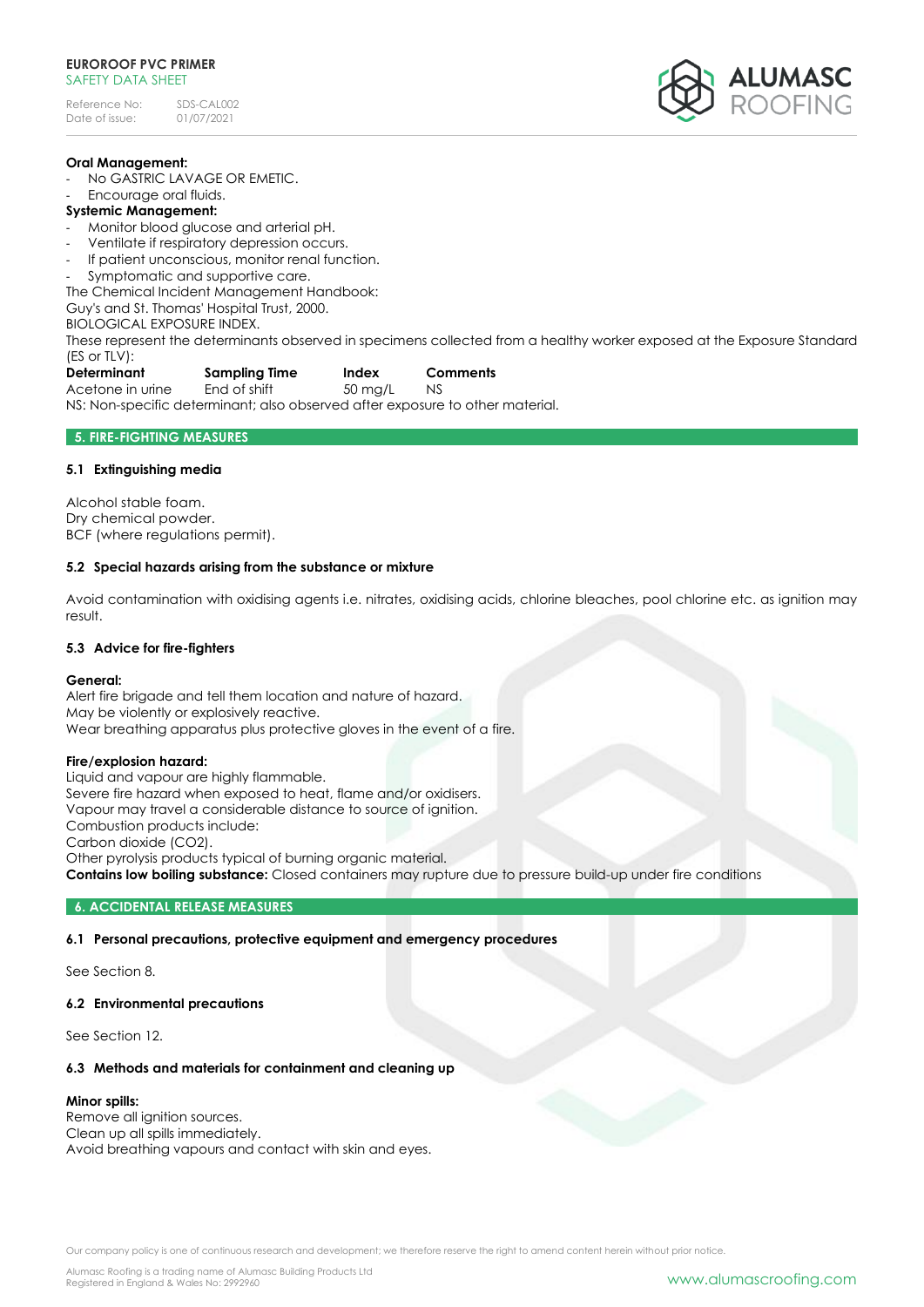Reference No: SDS-CAL002<br>Date of issue: 01/07/2021 Date of issue:



# **Major spills:**

Clear area of personnel and move upwind. Alert Fire Brigade and tell them location and nature of hazard. May be violently or explosively reactive.

# **6.4 Reference to other sections**

Refer to Section 8.

# **7. HANDLING AND STORAGE**

# **7.1 Precautions for safe handling**

# **Safe handling:**

Containers, even those that have been emptied, may contain explosive vapours.

Do NOT cut, drill, grind, weld or perform similar operations on or near containers.

# **Contains low boiling substance:**

Storage in sealed containers may result in pressure build-up causing violent rupture of containers not rated appropriately. Check for bulging containers.

Vent periodically.

Always release caps or seals slowly to ensure slow dissipation of vapours.

Avoid all personal contact, including inhalation.

Wear protective clothing when risk of exposure occurs. Use in a well-ventilated area.

DO NOT allow clothing wet with material to stay in contact with skin.

# **Fire & explosion protection:**

See Section 5.

# **Other information:**

Store in original containers in approved flame-proof area. No smoking, naked lights, heat or ignition sources. DO NOT store in pits, depressions, basements or areas where vapours may be trapped.

# **7.2 Conditions for safe storage, including any incompatibilities**

# **Suitable container:**

Packing as supplied by manufacturer.

Plastic containers may only be used if approved for flammable liquid. Check that containers are clearly labelled and free from leaks.

For low viscosity materials (i) Drums and jerry cans must be of the non-removable head type. (ii) Where a can is to be used as an inner package, the can must have a screwed enclosure.

For materials with a viscosity of at least 2680 cSt.

# **Storage incompatibility:**

# **Methyl ethyl ketone:**

Reacts violently with strong oxidisers, aldehydes, nitric acid, perchloric acid, potassium tert-butoxide, oleum. Is incompatible with inorganic acids, aliphatic amines, ammonia, caustics, isocyanates, pyridines, chlorosulfonic aid. Forms unstable peroxides in storage, or on contact with propanol or hydrogen peroxide. Attacks some plastics.

May generate electrostatic charges, due to low conductivity, on flow or agitation.

# **Acetone:**

may react violently with chloroform, activated charcoal, aliphatic amines, bromine, bromine trifluoride, chlorotriazine, chromic(IV) acid, chromic(VI) acid, chromium trioxide, chromyl chloride, hexachloromelamine, iodine heptafluoride, iodoform, liquid oxygen, nitrosyl chloride, nitrosyl perchlorate, nitryl perchlorate, perchloromelamine, peroxomonosulfuric acid, platinum, potassium tert-butoxide, strong acids, sulfur dichloride, trichloromelamine, xenon tetrafluoride.

Reacts violently with bromoform and chloroform in the presence of alkalies or in contact with alkaline surfaces.

May form unstable and explosive peroxides in contact with strong oxidisers, fluorine, hydrogen peroxide (90%), sodium perchlorate, 2-methyl-1,3-butadiene.

Can increase the explosive sensitivity of nitromethane on contact flow or agitation may generate electrostatic charges due to low conductivity dissolves or attacks most rubber, resins, and plastics (polyethylenes, polyester, vinyl ester, PVC, Neoprene, Viton).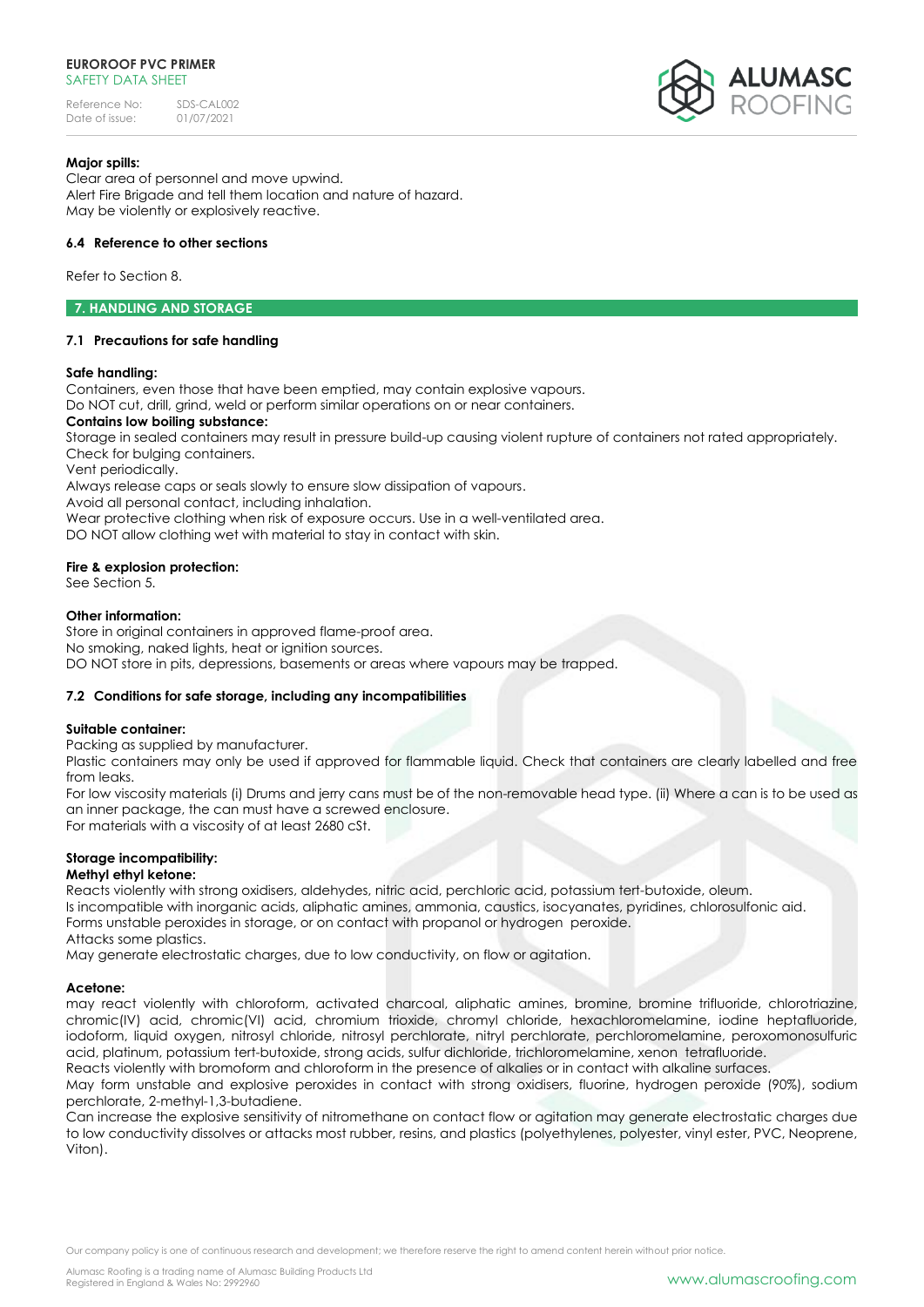Reference No: SDS-CAL002<br>Date of issue: 01/07/2021 Date of issue:



# **Ketones in this group:**

Are reactive with many acids and bases liberating heat and flammable gases (e.g. H2).

React with reducing agents such as hydrides, alkali metals, and nitrides to produce flammable gas (H2) and heat. are incompatible with isocyanates, aldehydes, cyanides, peroxides, and anhydrides.

Avoid strong bases.

Avoid reaction with oxidising agents.



- X: Must not be stored together.
- 0: May be stored together with specific preventions.
- +: May be stored together.

# **7.3 Specific end use(s)**

See Section 1.2.

# **8. EXPOSURE CONTROLS/PERSONAL PROTECTION**

## **8.1 Control parameters**

| Ingredient           | <b>DNELs</b>                                                                                                                                                                                                                                                                                                                                                                                                                                                                                                                                                                                    | <b>PNECs</b>                                                                                                                                                                                                                                                                |
|----------------------|-------------------------------------------------------------------------------------------------------------------------------------------------------------------------------------------------------------------------------------------------------------------------------------------------------------------------------------------------------------------------------------------------------------------------------------------------------------------------------------------------------------------------------------------------------------------------------------------------|-----------------------------------------------------------------------------------------------------------------------------------------------------------------------------------------------------------------------------------------------------------------------------|
|                      | <b>Exposure Pattern Worker</b>                                                                                                                                                                                                                                                                                                                                                                                                                                                                                                                                                                  | Compartment                                                                                                                                                                                                                                                                 |
| Methyl Ethyl Ketone  | Dermal 1 161 mg/kg bw/day (Systemic, Chronic) 55.8 mg/L (Water (Fresh))<br>Inhalation 600 mg/m <sup>3</sup> (Systemic, Chronic)<br>Dermal 412 mg/kg bw/day (Systemic, Chronic) * 55.8 mg/L (Water (Marine))<br>Inhalation 106 mg/m <sup>3</sup> (Systemic, Chronic) *<br>Oral 31 mg/kg bw/day (Systemic, Chronic) *                                                                                                                                                                                                                                                                             | 55.8 mg/L (Water - Intermittent release)<br>284.74 mg/kg sediment dw (Sediment (Fresh Water))<br>284.7 mg/kg sediment dw (Sediment (Marine))<br>22.5 mg/kg soil dw (Soil)<br>709 mg/L (STP)<br>1000 mg/kg food (Oral)                                                       |
| Acetone              | Dermal 186 mg/kg bw/day (Systemic, Chronic)<br>Inhalation 1 210 mg/m <sup>3</sup> (Systemic, Chronic)<br>Inhalation 2 420 mg/m <sup>3</sup> (Local, Acute)<br>Dermal 62 mg/kg bw/day (Systemic, Chronic) *<br>Inhalation 200 mg/m <sup>3</sup> (Systemic, Chronic) * Oral<br>62 mg/kg bw/day (Systemic, Chronic) *                                                                                                                                                                                                                                                                              | 10.6 mg/L (Water (Fresh))<br>1.06 mg/L (Water - Intermittent release)<br>21 mg/L (Water (Marine))<br>30.4 mg/kg sediment dw (Sediment (Fresh Water))<br>3.04 mg/kg sediment dw (Sediment (Marine))<br>29.5 mg/kg soil dw (Soil)<br>100 mg/L (STP)                           |
| <b>Ethyl Acetate</b> | Dermal 63 mg/kg bw/day (Systemic, Chronic)<br>Inhalation 734 mg/m <sup>3</sup> (Systemic, Chronic)<br>Inhalation 734 mg/m <sup>3</sup> (Local, Chronic)<br>Inhalation 1 468 mg/m <sup>3</sup> (Systemic, Acute)<br>Inhalation 1 468 mg/m <sup>3</sup> (Local, Acute)<br>Dermal 37 mg/kg bw/day (Systemic, Chronic) *<br>Inhalation 367 mg/m <sup>3</sup> (Systemic, Chronic)<br>Oral 4.5 mg/kg bw/day (Systemic, Chronic) *<br>Inhalation 367 mg/m <sup>3</sup> (Local, Chronic) *<br>Inhalation 734 mg/m <sup>3</sup> (Systemic, Acute) *<br>Inhalation 734 mg/m <sup>3</sup> (Local, Acute) * | 0.24 mg/L (Water (Fresh))<br>0.024 mg/L (Water - Intermittent release)<br>1.65 mg/L (Water (Marine))<br>1.15 mg/kg sediment dw (Sediment (Fresh Water))<br>0.115 mg/kg sediment dw (Sediment (Marine))<br>0.148 mg/kg soil dw (Soil) 650 mg/L (STP)<br>0.2 g/kg food (Oral) |

\* Values for General Population.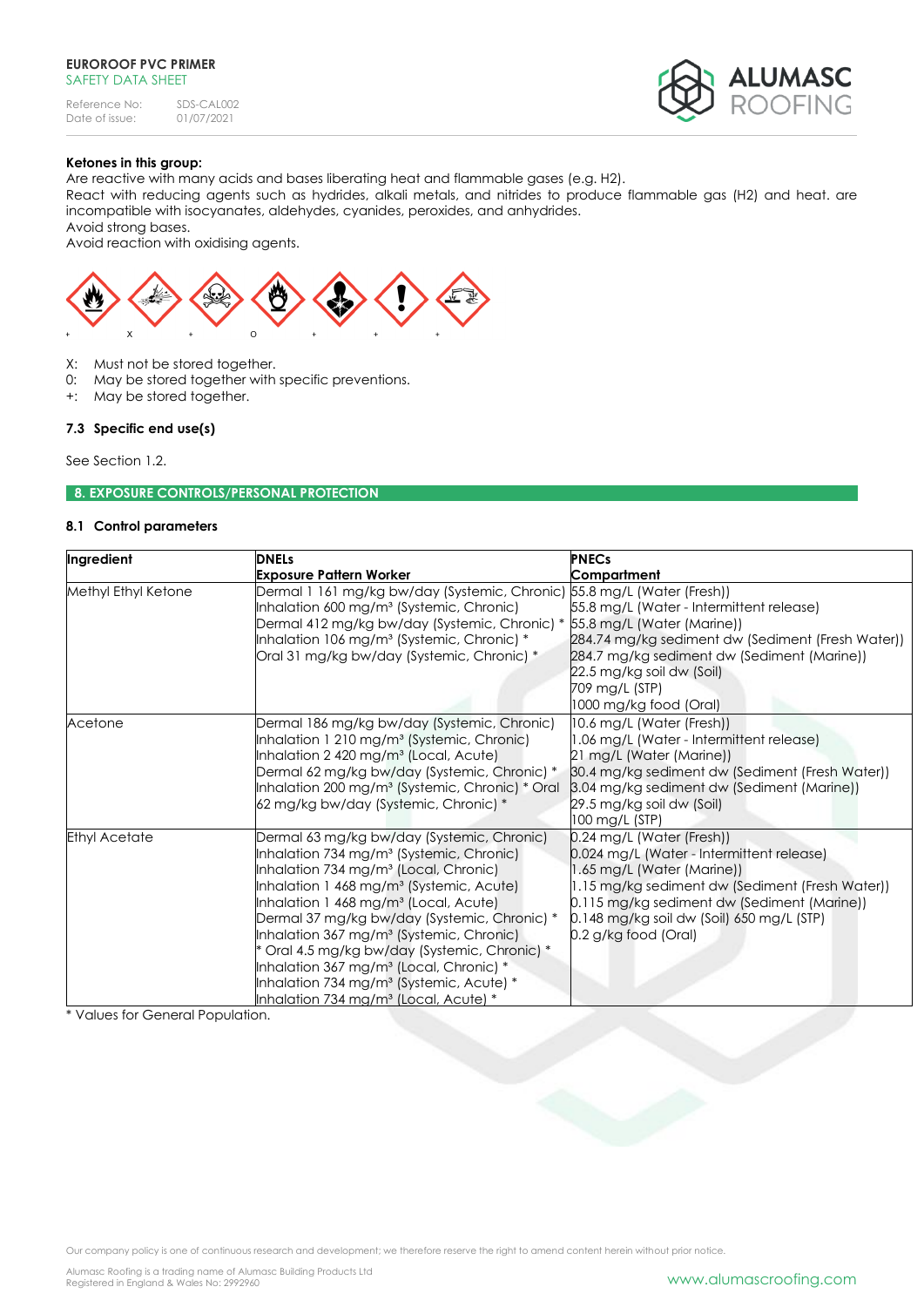| Reference No:  | SDS-CAL002 |
|----------------|------------|
| Date of issue: | 01/07/2021 |



# **Occupational Exposure Limits (OEL):**

| <b>INGREDIENT DATA</b>                |                      |                       |                |                      |            |              |
|---------------------------------------|----------------------|-----------------------|----------------|----------------------|------------|--------------|
| Source                                | Ingredient           | <b>Material name</b>  | <b>TWA</b>     | <b>STEL</b>          | Peak       | <b>Notes</b> |
| <b>UK Workplace Exposure Limits</b>   | Methyl Ethyl         | Butan-2-one           | 200 ppm / 600  | 899 mg/m3 / 300      | <b>Not</b> | Sk, BMGV     |
| (WELs)                                | Ketone               | (Methyl Ethyl Ketone) | mg/m3          | ppm                  | available  |              |
| <b>EU Consolidated List of</b>        | Methyl Ethyl         | <b>Butanone</b>       | 200 ppm / 600  | 900 mg/m3 / 300      | <b>Not</b> | Not          |
| Indicative Occupational               | Ketone               |                       | mg/m3          | ppm                  | available  | available    |
| <b>Exposure Limit Values (IOELVs)</b> |                      |                       |                |                      |            |              |
| UK Workplace Exposure Limits          | Acetone              | Acetone               | 500 ppm / 1210 | 3620 mg/m3/          | Not        | Not          |
| (WELs)                                |                      |                       | mg/m3          | 1500 ppm             | available  | available    |
| <b>EU Consolidated List of</b>        | Acetone              | Acetone               | 500 ppm / 1210 | Not available        | Not.       | Not          |
| Indicative Occupational               |                      |                       | mg/m3          |                      | available  | available    |
| <b>Exposure Limit Values (IOELVs)</b> |                      |                       |                |                      |            |              |
| UK Workplace Exposure Limits          | <b>Ethyl Acetate</b> | <b>Ethyl Acetate</b>  | 200 ppm / 734  | 1468 mg/m3 / 400 Not |            | Not          |
| (WELs)                                |                      |                       | mg/m3          | ppm                  | available  | available    |
| <b>EU Consolidated List of</b>        | <b>Ethyl Acetate</b> | <b>Ethyl Acetate</b>  | 200 ppm / 734  | 468 mg/m3 / 400 Not  |            | Not          |
| Indicative Occupational               |                      |                       | mg/m3          | ppm                  | available  | available    |
| <b>Exposure Limit Values (IOELVs)</b> |                      |                       |                |                      |            |              |

| <b>EMERGENCY LIMITS</b> |               |               |               |  |
|-------------------------|---------------|---------------|---------------|--|
| Ingredient              | TEEL-1        | TEEL-2        | TEEL-3        |  |
| Methyl Ethyl Ketone     | Not available | Not available | Not available |  |
| Acetone                 | Not available | Not available | Not available |  |
| <b>Ethyl Acetate</b>    | ,200 ppm      | .700 ppm      | $10000**$ ppm |  |

| Ingredient           | <b>Original IDLH</b> | <b>Revised IDLH</b> |
|----------------------|----------------------|---------------------|
| Methyl Ethyl Ketone  | $3,000$ ppm          | Not available       |
| Acetone              | 2,500 ppm            | Not available       |
| <b>Ethyl Acetate</b> | 2,000 ppm            | Not available       |

# **8.2 Exposure controls**

#### **Appropriate engineering controls:**

Engineering controls are used to remove a hazard or place a barrier between the worker and the hazard. Well-designed engineering controls can be highly effective in protecting workers and will typically be independent of worker interactions to provide this high level of protection.

The basic types of engineering controls are:

Process controls which involve changing the way a job activity or process is done to reduce the risk.

# **Eye and face protection:**



#### **Eye and face protection:**

Safety glasses with side shields. Chemical goggles. Contact lenses may pose a special hazard; soft contact lenses may absorb and concentrate irritants.

#### **Skin protection:**

See hand protection below.

#### **Hands/feet protection:**

Wear chemical protective gloves, e.g. PVC.

Wear safety footwear or safety gumboots, e.g. Rubber.

The selection of suitable gloves does not only depend on the material, but also on further marks of quality which vary from manufacturer to manufacturer. Where the chemical is a preparation of several substances, the resistance of the glove material cannot be calculated in advance and has therefore to be checked prior to the application.

The exact break through time for substances has to be obtained from the manufacturer of the protective gloves and has to be observed when making a final choice.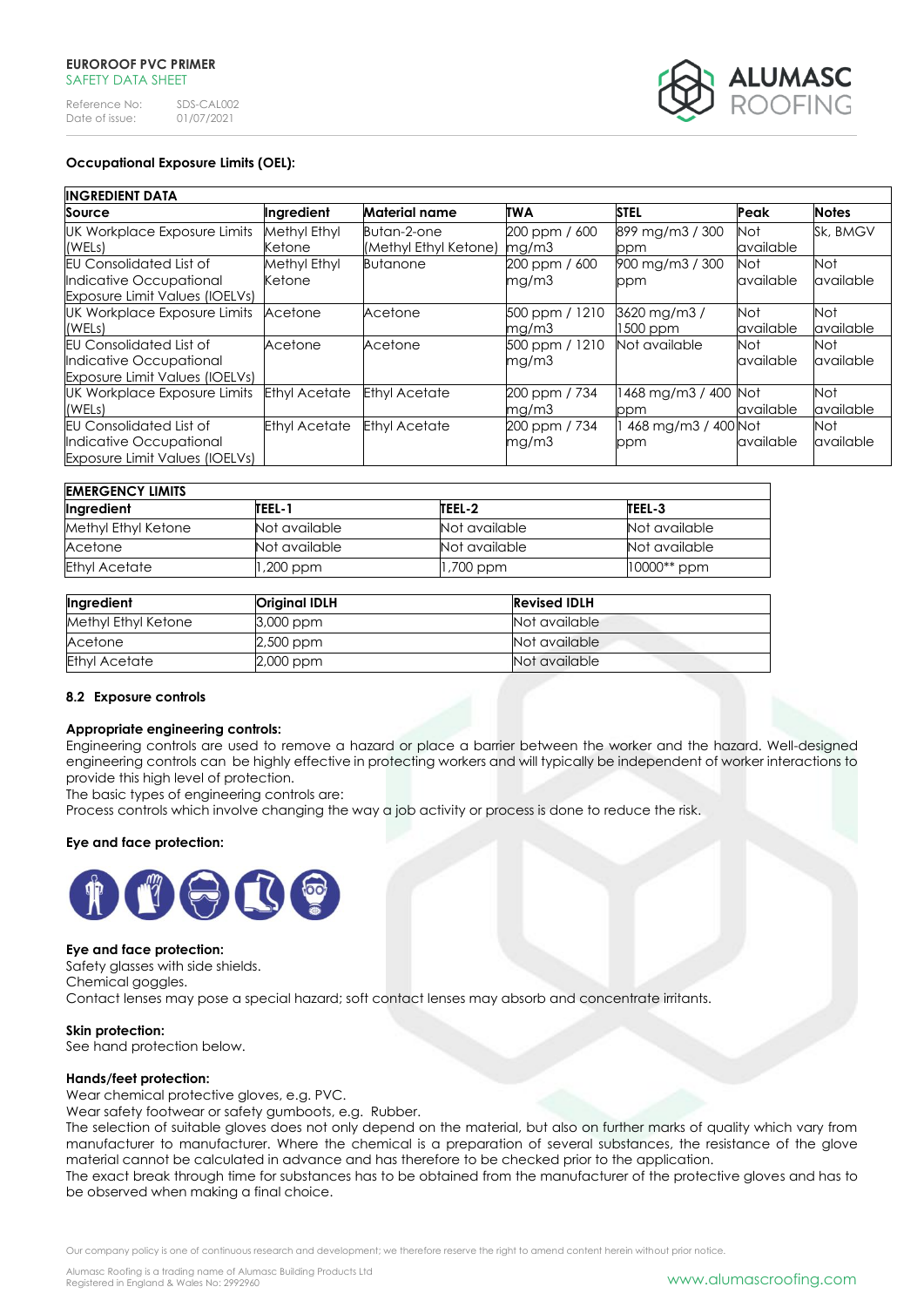# **Body protection:**

See other protection below.

# **Other protection:**

Overalls.

PVC apron.

PVC protective suit may be required if exposure severe.

Some plastic personal protective equipment (PPE) (e.g. gloves, aprons, overshoes) are not recommended as they may produce static electricity.

For large scale or continuous use wear tight-weave non-static clothing (no metallic fasteners, cuffs or pockets).

Non sparking safety or conductive footwear should be considered.

# **Recommended material(s):**

**Glove selection index:**

Glove selection is based on a modified presentation of the:

"Forsberg Clothing Performance Index".

The effect(s) of the following substance(s) are taken into account in the computer generated selection: Euroroof PVC Primer

| <b>Material</b>       | <b>CPI</b> |
|-----------------------|------------|
| PE/EVAL/PE            | A          |
| <b>BUTYL</b>          | B          |
| <b>TEFLON</b>         | B          |
| <b>BUTYL/NEOPRENE</b> | C          |
| <b>CPE</b>            | Ć          |
| <b>HYPALON</b>        | С          |
| NATURAL RUBBER        | С          |
| NATURAL+NEOPRENE      | С          |
| <b>NEOPRENE</b>       | С          |
| NEOPRENE/NATURAL      | С          |
| <b>NITRILE</b>        | Ċ          |
| NITRILE+PVC           | С          |
| <b>PVA</b>            | С          |
| <b>PVC</b>            | C          |
| PVDC/PE/PVDC          | С          |
| SARANEX-23            | Ć          |
| SARANEX-23 2-PLY      | Ć          |
| VITON/CHLOROBUTYL     | C          |
| <b>VITON/NEOPRENE</b> | C          |

# **CPI - Chemwatch Performance Index**

A: Best Selection

B: Satisfactory; may degrade after 4 hours continuous immersion.

C: Poor to Dangerous Choice for other than short-term immersion.

NOTE: As a series of factors will influence the actual performance of the glove, a final selection must be based on detailed observation.

\*Where the glove is to be used on a short term, casual or infrequent basis, factors such as "feel" or convenience (e.g. disposability), may dictate a choice of gloves which might otherwise be unsuitable.

# **Respiratory protection:**

Type A Filter of sufficient capacity. (AS/NZS 1716 & 1715, EN 143:2000 & 149:2001, ANSI Z88 or national equivalent).

Cartridge respirators should never be used for emergency ingress or in areas of unknown vapour concentrations or oxygen content.

The wearer must be warned to leave the contaminated area immediately on detecting any odours through the respirator. The odour may indicate that the mask is not functioning properly, that the vapour concentration is too high, or that the mask is not properly fitted. Because of these limitations, only restricted use of cartridge respirators is considered appropriate.

Cartridge performance is affected by humidity. Cartridges should be changed after 2 hr of continuous use unless it is determined that the humidity is less than 75%, in which case, cartridges can be used for 4 hr. Used cartridges should be discarded daily, regardless of the length of time used.



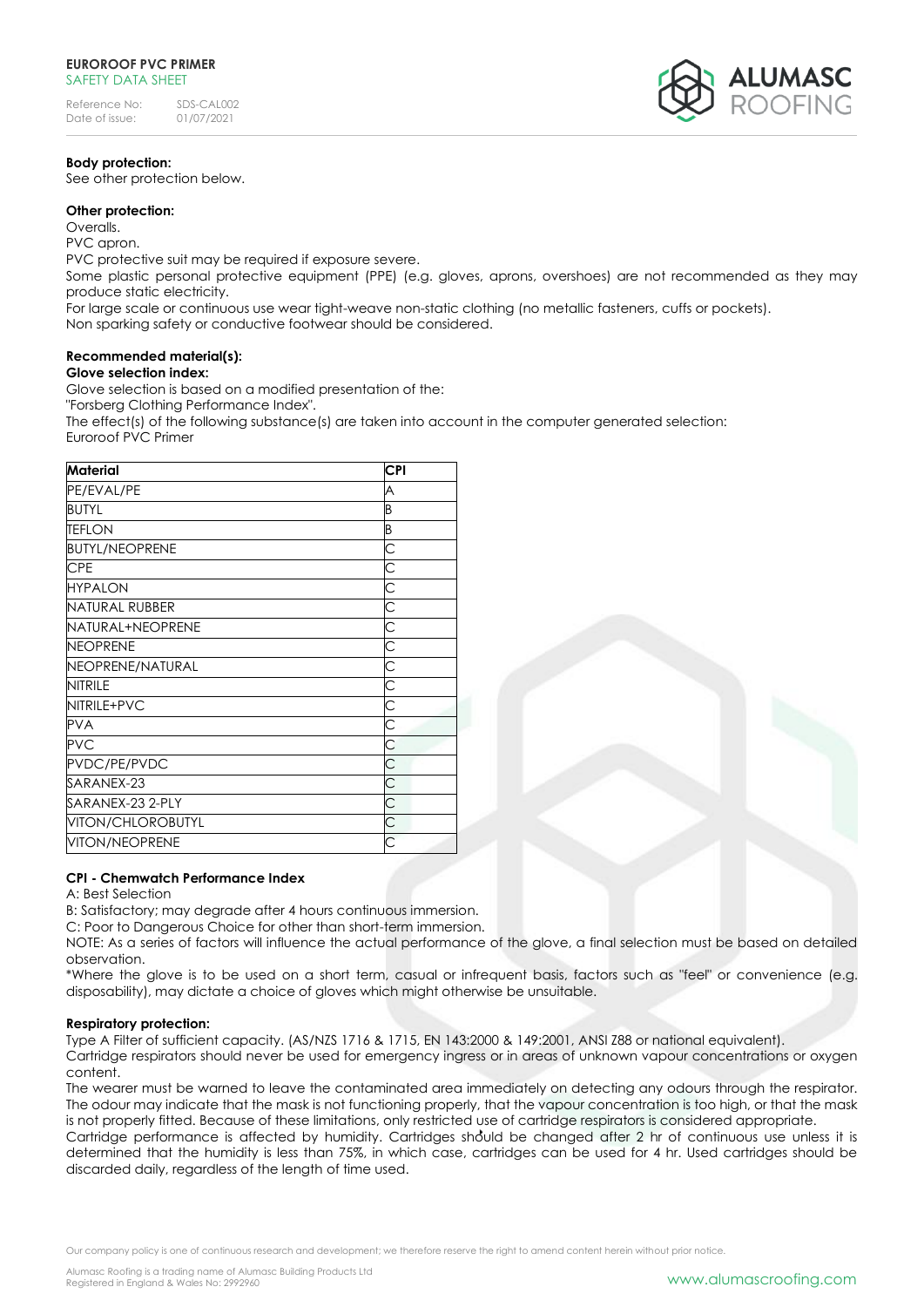Reference No: SDS-CAL002<br>Date of issue: 01/07/2021 Date of issue:



# **Environmental exposure controls:**

See Section 12.

# **9. PHYSICAL AND CHEMICAL PROPERTIES**

# **9.1 Information on basic physical and chemical properties**

| Appearance                                                            | Off white        |                                                     |                 |
|-----------------------------------------------------------------------|------------------|-----------------------------------------------------|-----------------|
| <b>Physical state</b>                                                 | Liauid           | Relative density (Water = $1$ )                     | 0.83-0.86       |
| Odour                                                                 | Characteristic   | Partition coefficient n-octanol<br>water            | Not available   |
| Odour threshold                                                       | Not available    | <b>Auto-ignition temperature (°C)</b> Not available |                 |
| pH (as supplied)                                                      | Not available    | <b>Decomposition temperature</b>                    | Not available   |
| Melting point / freezing point<br>(°C)                                | Not available    | Viscosity (cSt)                                     | 232.558-581.395 |
| Initial boiling point and boiling Not available<br><u>range (°</u> C) |                  | Molecular weight (g/mol)                            | Not available   |
| Flash point ( $^{\circ}$ C)                                           | -11              | Taste                                               | Not available   |
| <b>Evaporation rate</b>                                               | Not available    | <b>Explosive properties</b>                         | Not available   |
| Flammability                                                          | Highly flammable | Oxidising properties                                | Not available   |
| Upper Explosive Limit $(\%)$                                          | Not available    | Surface Tension (dyn/cm or<br>mN/m                  | Not available   |
| Lower Explosive Limit (%)                                             | Not available    | Volatile Component (%vol)                           | Not available   |
| Vapour pressure (kPa)                                                 | Not available    | Gas group                                           | Not available   |
| Solubility in water                                                   | Not available    | $pH$ as a solution (1%)                             | Not available   |
| Vapour density $(Air = 1)$                                            | Not available    | VOC g/L                                             | Not available   |

# **9.2 Other information**

No data available.

# **10. STABILITY AND REACTIVITY**

# **10.1 Reactivity**

See Section 7.2.

# **10.2 Chemical stability**

Unstable in the presence of incompatible materials. Product is considered stable. Hazardous polymerisation will not occur.

# **10.3 Possibility of hazardous reactions**

See Section 7.2.

# **10.4 Conditions to avoid**

See Section 7.2.

# **10.5 Incompatible materials**

See Section 7.2.

# **10.6 Hazardous decomposition products**

See Section 5.3.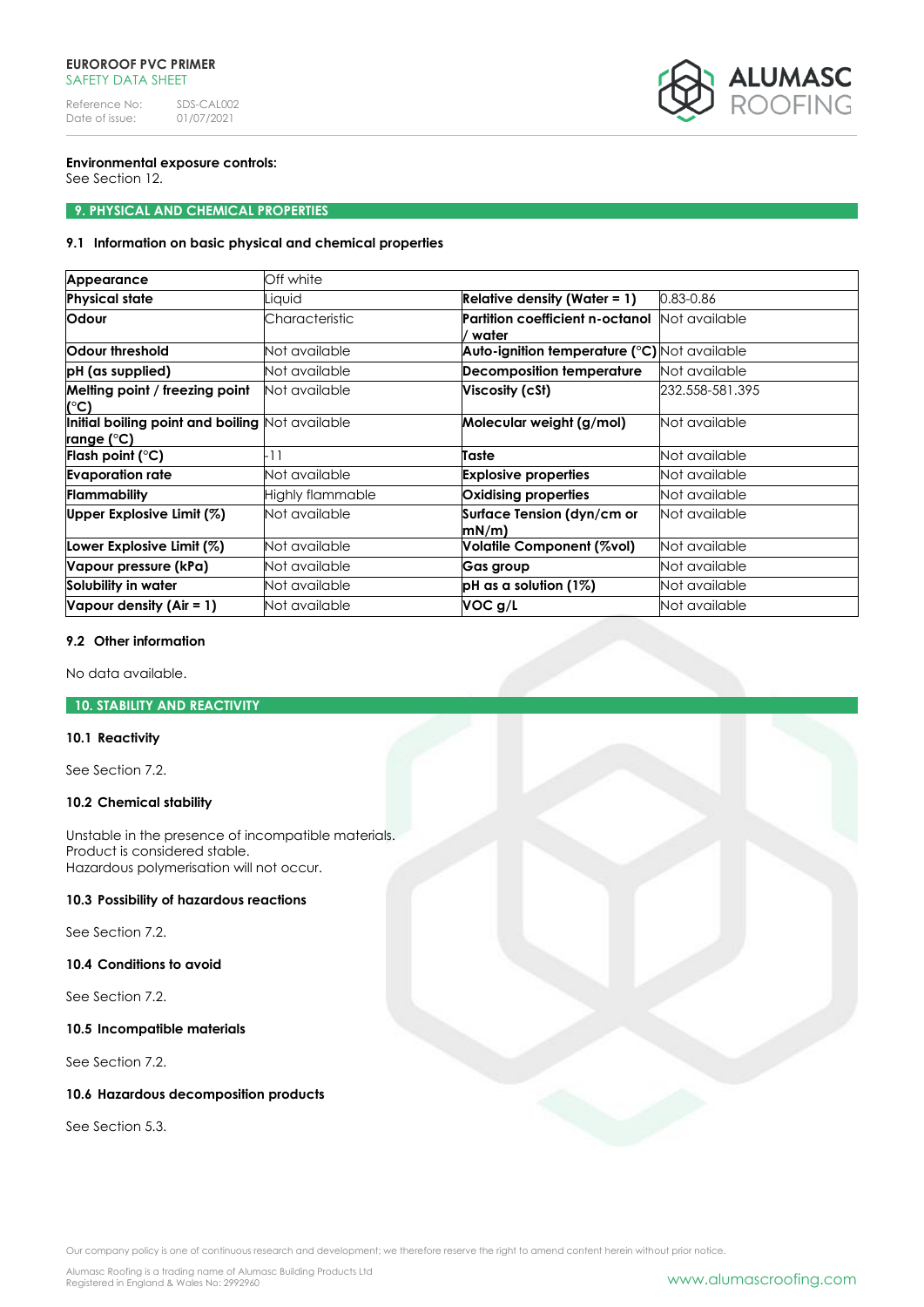

# **11. TOXICOLOGICAL INFORMATION**

#### **11.1 Information on toxicological effects**

#### **Inhaled:**

There is strong evidence to suggest that this material can cause, if inhaled once, very serious, irreversible damage of organs. The material can cause respiratory irritation in some persons. The body's response to such irritation can cause further lung damage.

Inhalation of vapours may cause drowsiness and dizziness. This may be accompanied by sleepiness, reduced alertness, loss of reflexes, lack of co-ordination, and vertigo.

Exposure to 400ppm ethyl acetate may cause mild eye, nose and throat irritation in an unacclimated persons. However, production workers with regular exposure have better tolerance.

The material has NOT been classified by EC Directives or other classification systems as "harmful by inhalation". This is because of the lack of corroborating animal or human evidence.

Acute exposure of humans to high concentrations of methyl ethyl ketone produces irritation to the eyes, nose and throat. Acute exposure by inhalation also causes nervous system depression, headache, and nausea. High vapour levels are easily detected due to odour, however odour fatigue may occur, with loss of warning of exposure.

Ketone vapours irritate the nose, throat and mucous membrane. High concentrations depress the central nervous system, causing headache, vertigo, poor concentration, sleep and failure of the heart and breathing.

Inhalation of aerosols (mists, fumes), generated by the material during the course of normal handling, may be damaging to the health of the individual.

Effects of exposure to acetone by inhalation include central nervous system depression, light-headedness, unintelligible speech, inco-ordination, stupor, low blood pressure, fast heart rate, metabolic acidosis, high blood sugar and ketosis. Rarely, there may be convulsions and death of kidney tubules.

#### **Ingestion:**

There is strong evidence to suggest that this material can cause, if swallowed once, very serious, irreversible damage of organs.

Acute intoxication by ethyl acetate causes impaired co-ordination, exhilaration, slurred speech, nausea, vomiting, and may progress to stupor, coma and death from failure of breathing or blood circulation.

The material has NOT been classified by EC Directives or other classification systems as "harmful by ingestion". This is because of the lack of corroborating animal or human evidence.

Swallowing of the liquid may cause aspiration into the lungs with the risk of chemical pneumonitis; serious consequences may result. (ICSC13733)

Accidental ingestion of the material may be damaging to the health of the individual.

# **Skin contact:**

There is strong evidence to suggest that this material, on a single contact with skin, can cause very serious, irreversible damage of organs. The material may accentuate any pre-existing dermatitis condition.

Skin contact is not thought to have harmful health effects (as classified under EC Directives); the material may still produce health damage following entry through wounds, lesions or abrasions.

In humans exposed to methyl ethyl ketone, skin inflammation has been reported. Animal testing has shown methyl ethyl ketone to have high acute toxicity from skin exposure.

Open cuts, abraded or irritated skin should not be exposed to this material.

Entry into the blood-stream, through, for example, cuts, abrasions or lesions, may produce systemic injury with harmful effects. Examine the skin prior to the use of the material and ensure that any external damage is suitably protected.

Skin contact with the material may damage the health of the individual; systemic effects may result following absorption.

There is some evidence to suggest that the material may cause moderate inflammation of the skin either following direct contact or after a delay of some time. Repeated exposure can cause contact dermatitis which is characterised by redness, swelling and blistering.

# **Eye:**

The vapour when concentrated has pronounced eye irritation effects and this gives some warning of high vapour concentrations. If eye irritation occurs seek to reduce exposure with available control measures, or evacuate area.

There is evidence that material may produce eye irritation in some persons and produce eye damage 24 hours or more after instillation. Severe inflammation may be expected with pain.

The liquid may produce eye discomfort and is capable of causing temporary impairment of vision and/or transient eye inflammation, ulceration.

#### **Chronic:**

Long-term exposure to respiratory irritants may result in airways disease, involving difficulty breathing and related whole-body problems. Animal testing shows that methyl ethyl ketone may have slight effects on the nervous system, liver, kidney and respiratory system; there may also be developmental effects and an increase in birth defects. However, there is limited information available on the long-term effects of methyl ethyl ketone in humans, and no information is available on whether it causes developmental or reproductive toxicity or cancer. It is generally considered to have low toxicity, but it is often used in combination with other solvents, and the toxic effects of the mixture may be greater than with either solvent alone.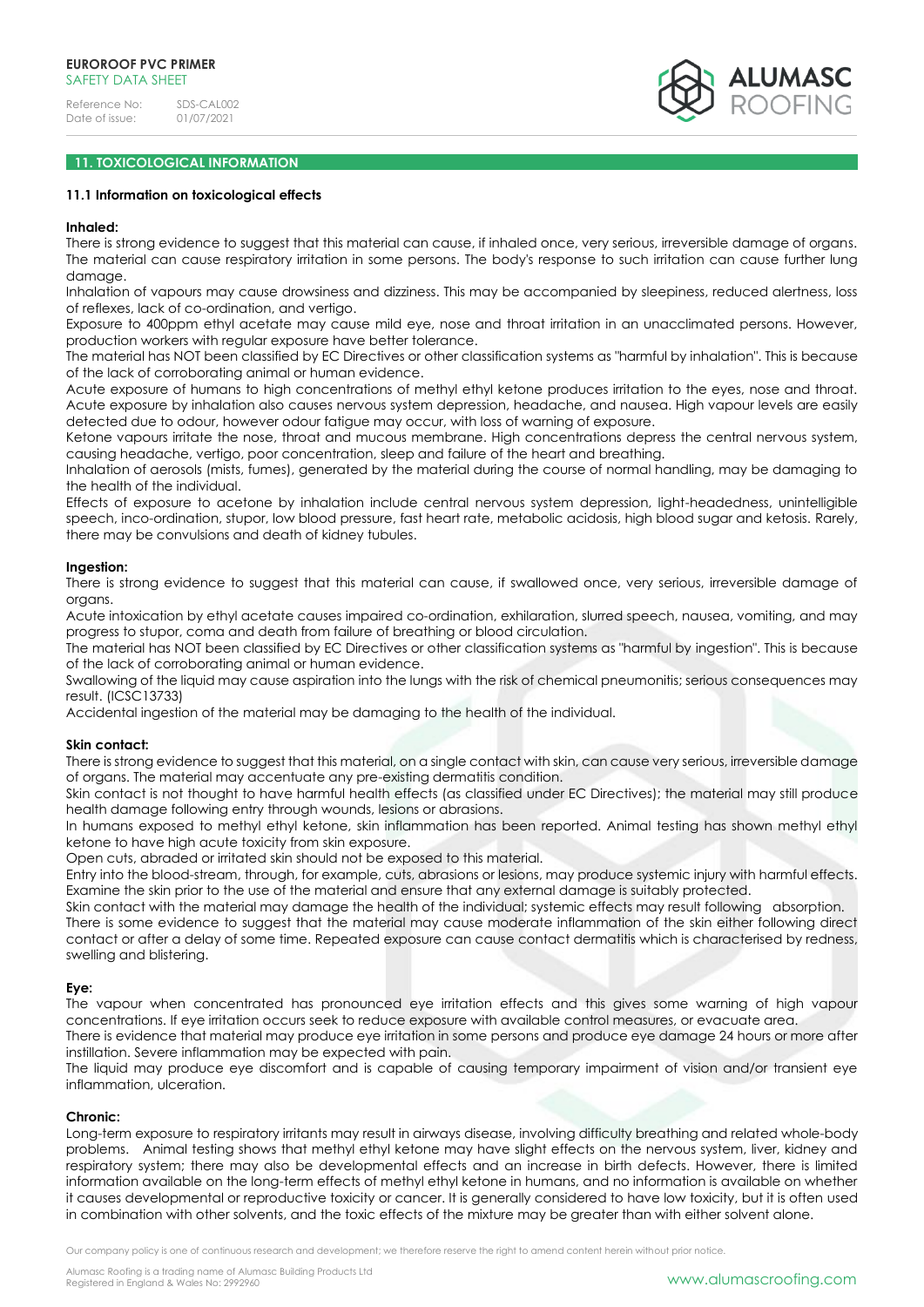Reference No: SDS-CAL002<br>Date of issue: 01/07/2021 Date of issue:



Prolonged or repeated skin contact may cause drying with cracking, irritation and possible dermatitis following. Workers exposed to acetone for long periods showed inflammation of the airways, stomach and small bowel, attacks of giddiness and loss of strength. Exposure to acetone may enhance the liver toxicity of chlorinated solvents. Repeated or long-term occupational exposure is likely to produce cumulative health effects involving organs or biochemical systems.

# **Euroroof PVC Primer:**

| <b>Toxici</b><br>.                 | _____                                                                                |
|------------------------------------|--------------------------------------------------------------------------------------|
| Not<br>avr<br>alla<br>udie<br>____ | able<br>$\overline{\phantom{a}}$<br>. .<br>$\gamma$<br>۱۱۲<br>٦U<br>◡<br>.<br>$\sim$ |

| <b>Methyl Ethyl Ketone:</b>                      |                                    |  |  |
|--------------------------------------------------|------------------------------------|--|--|
| <b>Toxicity</b>                                  | Irritation                         |  |  |
| Dermal (Rabbit) LD50: >12.346 mg/kg[1]           | Eye (human): 350 ppm - irritant    |  |  |
| Inhalation (Mouse) LC50; 32 mg/L4 <sup>[2]</sup> | Eye (rabbit): 80 mg - irritant     |  |  |
| Oral (Rat) LD50; 2054 mg/kg[1]                   | Skin (rabbit): 402 mg/24 hr - mild |  |  |
|                                                  | Skin (rabbit):13.78mg/24 hr open   |  |  |

| Acetone:                               |                                                      |
|----------------------------------------|------------------------------------------------------|
| <b>Toxicity</b>                        | <b>I</b> rritation                                   |
| Dermal (Rabbit) LD50: >11.899 mg/kg[1] | Eye (human): 500 ppm - irritant                      |
| Inhalation (Mouse) LC50; 44 mg/L4[2]   | Eye (rabbit): 20mg/24hr - moderate                   |
| Oral (Rat) LD50; 2.785 mg/kg[1]        | Eye (rabbit): 3.95 mg - SEVERE                       |
|                                        | Eye: adverse effect observed (irritating)[1]         |
|                                        | Skin (rabbit): 500 mg/24hr - mild                    |
|                                        | Skin (rabbit):395mg (open) - mild                    |
|                                        | Skin: no adverse effect observed (not irritating)[1] |

| Ethyl Acetate:                                     |                                                      |  |  |  |
|----------------------------------------------------|------------------------------------------------------|--|--|--|
| <b>Toxicity</b>                                    | <b>Irritation</b>                                    |  |  |  |
| Dermal (Rabbit) LD50: >22.222 mg/kg <sup>[2]</sup> | Eye (human): 400 ppm                                 |  |  |  |
| Inhalation (Mouse) LC50; $>18$ mg/ $ 4[1]$         | Eye: no adverse effect observed (not irritating)[1]  |  |  |  |
| Oral (Rat) LD50; 12.556 mg/kg[1]                   | Skin: no adverse effect observed (not irritating)[1] |  |  |  |

# **Legend:**

1. Value obtained from Europe ECHA Registered Substances - Acute toxicity 2.\* Value obtained from manufacturer's SDS. Unless otherwise specified data extracted from RTECS - Register of Toxic Effect of Chemical Substances.

| <b>Euroroof PVC Primer &amp;</b><br>Methyl Ethyl Ketone &<br><b>Ethyl Acetate</b> | Asthma-like symptoms may continue for months or even years after exposure to the material ends.<br>This may be due to a non-allergic condition known as reactive airways dysfunction syndrome<br>(RADS) which can occur after exposure to high levels of highly irritating compound. Main criteria for<br>diagnosing RADS include the absence of previous airways disease in a non-atopic individual, with<br>sudden onset of persistent asthma-like symptoms within minutes to hours of a documented exposure<br>to the irritant. |
|-----------------------------------------------------------------------------------|------------------------------------------------------------------------------------------------------------------------------------------------------------------------------------------------------------------------------------------------------------------------------------------------------------------------------------------------------------------------------------------------------------------------------------------------------------------------------------------------------------------------------------|
| <b>Euroroof PVC Primer &amp;</b><br><b>Methyl Ethyl Ketone</b>                    | Methyl ethyl ketone is considered to have a low order of toxicity; however, methyl ethyl ketone is<br>often used in combination with other solvents and the mixture may have greater toxicity than either<br>solvent alone. Combinations of n-hexane with methyl ethyl ketone, and also methyl n-butyl ketone<br>with methyl ethyl ketone may result in an increased in peripheral neuropathy, a progressive disorder<br>lof the nerves of the extremities.<br>Combinations with chloroform also show an increase in toxicity.     |
| <b>Euroroof PVC Primer &amp;</b><br>Acetone                                       | For acetone:<br>The acute toxicity of acetone is low. Acetone is not a skin irritant or sensitizer, but it removes fat from<br>the skin, and it also irritates the eye. Animal testing shows acetone may cause macrocytic anaemia.                                                                                                                                                                                                                                                                                                 |
| Methyl Ethyl Ketone &<br>Acetone                                                  | The material may cause skin irritation after prolonged or repeated exposure and may produce on<br>contact skin redness, swelling, the production of vesicles, scaling and thickening of the skin.                                                                                                                                                                                                                                                                                                                                  |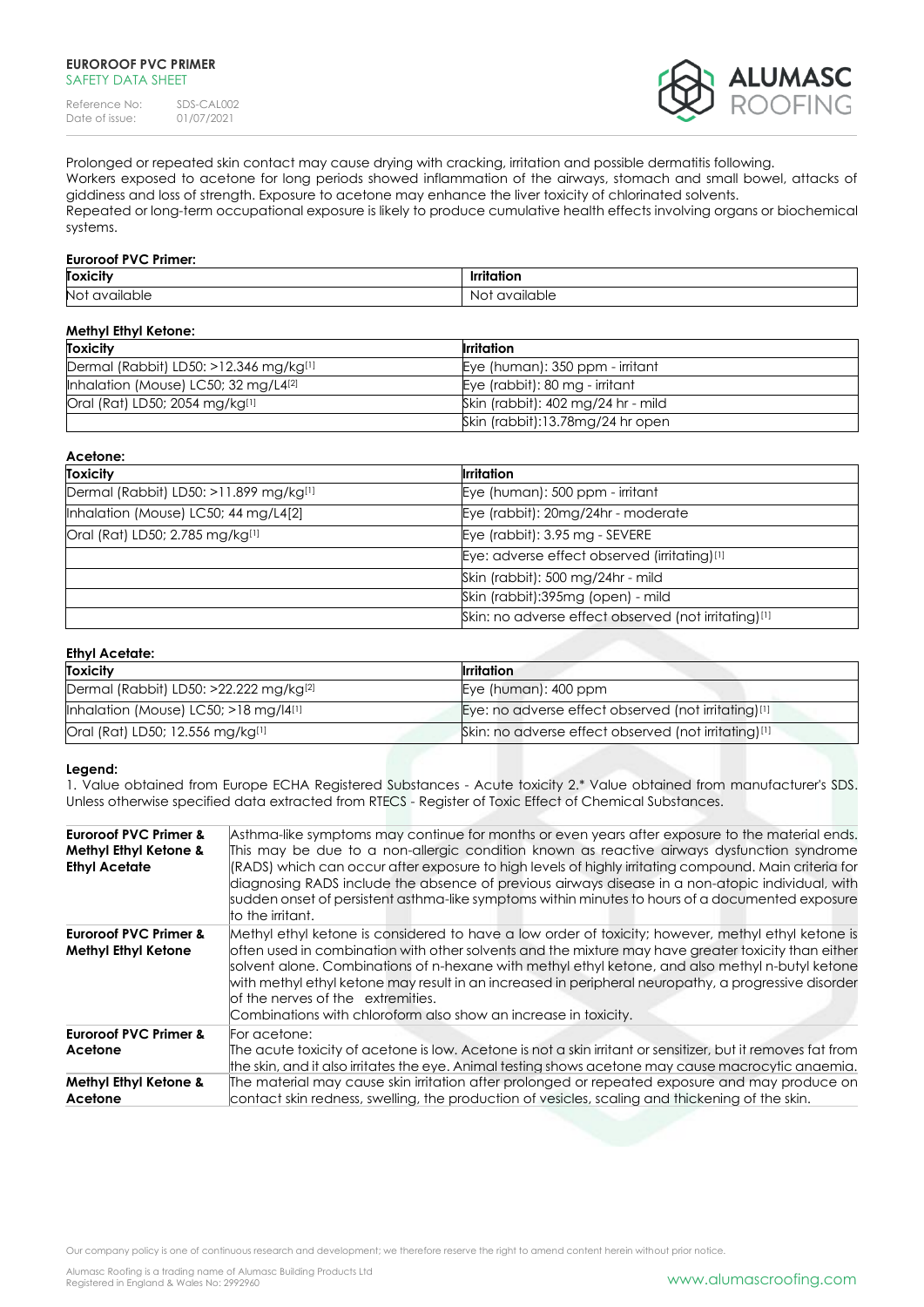Reference No: SDS-CAL002<br>Date of issue: 01/07/2021 Date of issue:



| <b>Acute Toxicity</b>                          | Carcinogenicity               |  |
|------------------------------------------------|-------------------------------|--|
| <b>Skin Irritation/Corrosion</b>               | <b>Reproductivity</b>         |  |
| Serious Eye Damage/Irritation $\triangleright$ | <b>STOT - Single Exposure</b> |  |
| <b>Respiratory or Skin</b>                     | STOT – Repeated               |  |
| Sensitisation                                  | <b>Exposure</b>               |  |
| Mutagenicity                                   | <b>Aspiration Hazard</b>      |  |

#### **Legend:**

- × Data either not available or does not fill the criteria for classification.
	- Data available to make classification.

# **12. ECOLOGICAL INFORMATION**

# **12.1 Toxicity**

# **Euroroof PVC Primer:**

| <b>End Point</b> | (hr)<br>Duration<br>Test | Species   | <b>Value</b> | Source    |
|------------------|--------------------------|-----------|--------------|-----------|
| Not              | NO.                      | available | <b>NO</b>    | available |
| available        | available                | Not       | available    | NO.       |

# **Methyl Ethyl Ketone:**

| <b>End Point</b> | <b>Test Duration (hr)</b> | <b>Species</b>                | Value        | Source |
|------------------|---------------------------|-------------------------------|--------------|--------|
| NOEC(ECx)        | 76                        | Fish                          | $1.18$ mg/L  |        |
| LC50             | 96                        | Fish                          | $>1.18$ mg/L |        |
| <b>EC50</b>      | 48                        | Crustacea                     | 308mg/l      |        |
| <b>EC50</b>      |                           | Algae or other aquatic plants | 1972mg/l     |        |
| <b>EC50</b>      | 76                        | Algae or other aquatic plants | >500mg/l     |        |

### **Acetone:**

| <b>End Point</b> | <b>Test Duration (hr)</b> | <b>Species</b>                | Value           | Source |
|------------------|---------------------------|-------------------------------|-----------------|--------|
| LC50             |                           | Fish                          | 13.303mg/L      |        |
| NOEC(ECx)        |                           | Fish                          | $0.001$ mg/L    |        |
| <b>EC50</b>      | 48                        | Crustacea                     | 6098.4mg/L      |        |
| <b>EC50</b>      | 96                        | Algae or other aquatic plants | 9.87327.684mg/l |        |

# **Ethyl Acetate:**

| <b>End Point</b> | <b>Test Duration (hr)</b> | <b>Species</b>                | Value        | Source |  |
|------------------|---------------------------|-------------------------------|--------------|--------|--|
| EC50             | 48                        | Crustacea                     | $164$ mg/l   |        |  |
| LC50             |                           | Fish                          | $>75.6$ mg/l |        |  |
| NOEC(ECx)        |                           | Algae or other aquatic plants | $>100$ mg/l  |        |  |

#### **Legend:**

Extracted from 1. IUCLID Toxicity Data 2. Europe ECHA Registered Substances - Ecotoxicological Information - Aquatic Toxicity 3. EPIWIN Suite V3.12 (QSAR) - Aquatic Toxicity Data (Estimated) 4. US EPA, Ecotox database - Aquatic Toxicity Data 5. ECETOC Aquatic Hazard Assessment Data 6. NITE (Japan) - Bioconcentration Data 7. METI (Japan) - Bioconcentration Data 8. Vendor Data.

# **For Methyl Ethyl Ketone:**

log Kow: 0.26-0.69; log Koc: 0.69; Koc: 34; Half-life (hr) air: 2.3; Half-life (hr) H2O surface water: 72-288; Henry's atm m3 /mol: 1.05E-05; BOD 5: 1.5-2.24, 46%; COD: 2.2-2.31, 100%; ThOD: 2.44; BCF: 1. Environmental Fate: Terrestrial Fate - Measured Koc values of 29 and 34 were obtained for methyl ethyl ketone in silt loams. Methyl ethyl ketone is expected to have very high mobility in soil.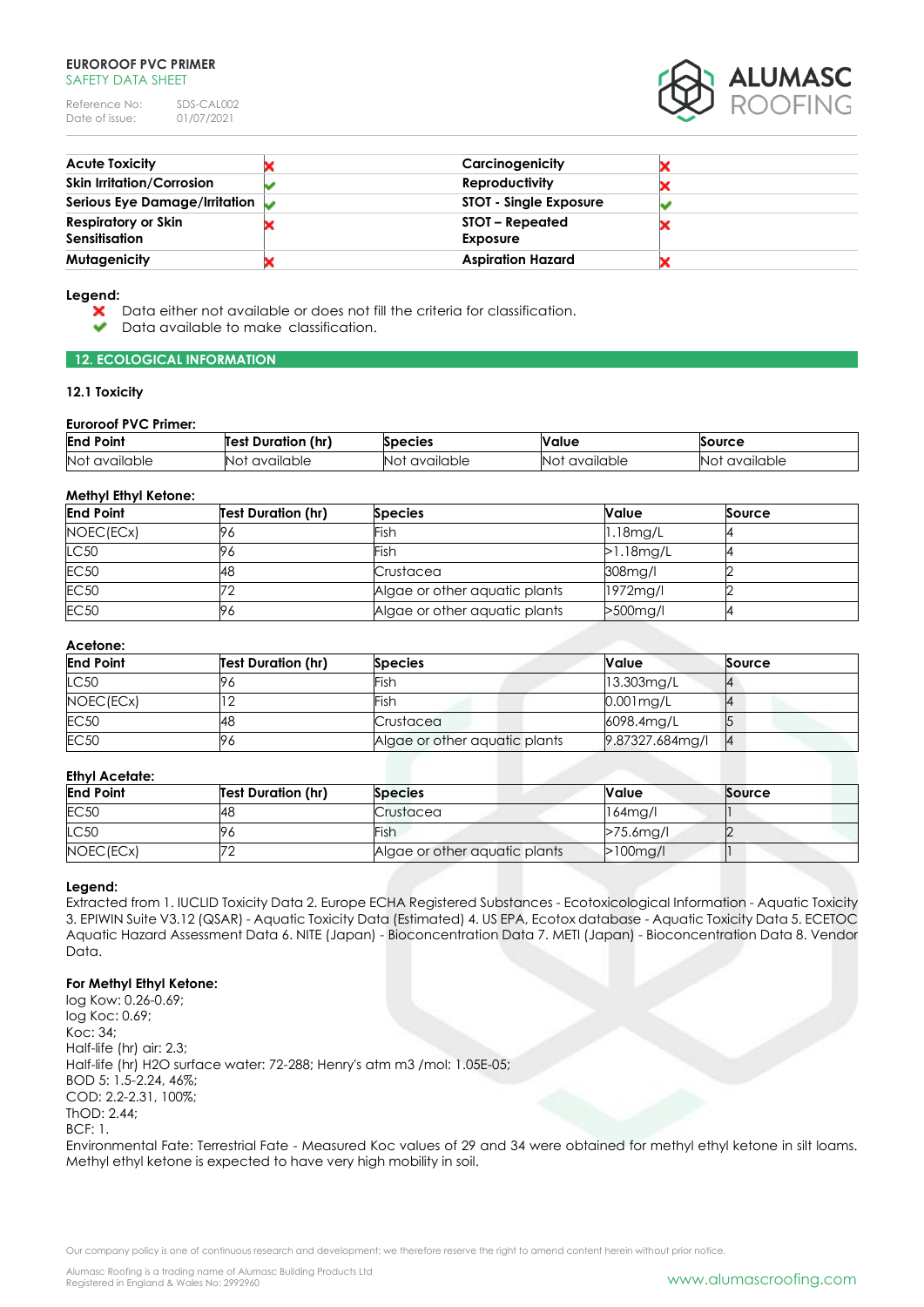

# **For Ketones:**

Ketones, unless they are alpha, beta--unsaturated ketones, can be considered as narcosis or baseline toxicity compounds. Aquatic Fate: Hydrolysis of ketones in water is thermodynamically favourable only for low molecular weight ketones. Reactions with water are reversible with no permanent change in the structure of the ketone substrate.

# **For Acetone:**

log Kow: -0.24; Half-life (hr) air : 312-1896; Half-life (hr) H2O surface water : 20; Henry's atm m3 /mol : 3.67E-05 BOD 5: 0.31-1.76,46-55% COD: 1.12-2.07 ThOD: 2.2BCF: 0.69.

Environmental Fate: The relatively long half-life allows acetone to be transported long distances from its emission source. Atmospheric Fate: Acetone preferentially locates in the air compartment when released to the environment. DO NOT discharge into sewer or waterways.

#### **12.2 Persistence and degradability**

| Ingredient           | Persistence: Water/Soil     | Persistence: Air                   |
|----------------------|-----------------------------|------------------------------------|
| Methyl Ethyl Ketone  | LOW (Half-life $= 14$ days) | LOW (Half-life $= 26.75$ days)     |
| Acetone              | LOW (Half-life $= 14$ days) | MEDIUM (Half-life = $116.25$ days) |
| <b>Ethyl Acetate</b> | LOW (Half-life = 14 days)   | LOW (Half-life $= 14.71$ days)     |

#### **12.3 Bioaccumulative potential**

| Ingredient           | Bioaccumulation        |
|----------------------|------------------------|
| Methyl Ethyl Ketone  | LOW (LogKOW = $0.29$ ) |
| Acetone              | LOW (BCF = $0.69$ )    |
| <b>Ethyl Acetate</b> | $HIGH (BCF = 3300)$    |

# **12.4 Mobility in soil**

| Ingredient           | <b>Mobility</b>      |  |
|----------------------|----------------------|--|
| Methyl Ethyl Ketone  | MEDIUM (KOC = 3.827) |  |
| Acetone              | $HIGH (KOC = 1.981)$ |  |
| <b>Ethyl Acetate</b> | LOW (KOC = $6.131$ ) |  |

# **12.5 Results of PBT and vPvB assessment**

Not applicable.

#### **12.6 Other adverse effects**

No data available.

# **13. DISPOSAL CONSIDERATIONS**

#### **13.1 Waste treatment methods**

#### **Product/packaging disposal:**

Legislation addressing waste disposal requirements may differ by country, state and/ or territory. Each user must refer to laws operating in their area. In some areas, certain wastes must be tracked.

DO NOT allow wash water from cleaning or process equipment to enter drains. It may be necessary to collect all wash water for treatment before disposal.

In all cases disposal to sewer may be subject to local laws and regulations and these should be considered first. Recycle wherever possible.

Consult manufacturer for recycling options or consult local or regional waste management authority for disposal if no suitable treatment or disposal facility can be identified.

Dispose of by: burial in a land-fill specifically licensed to accept chemical and / or pharmaceutical wastes or Incineration in a licensed apparatus (after admixture with suitable combustible material).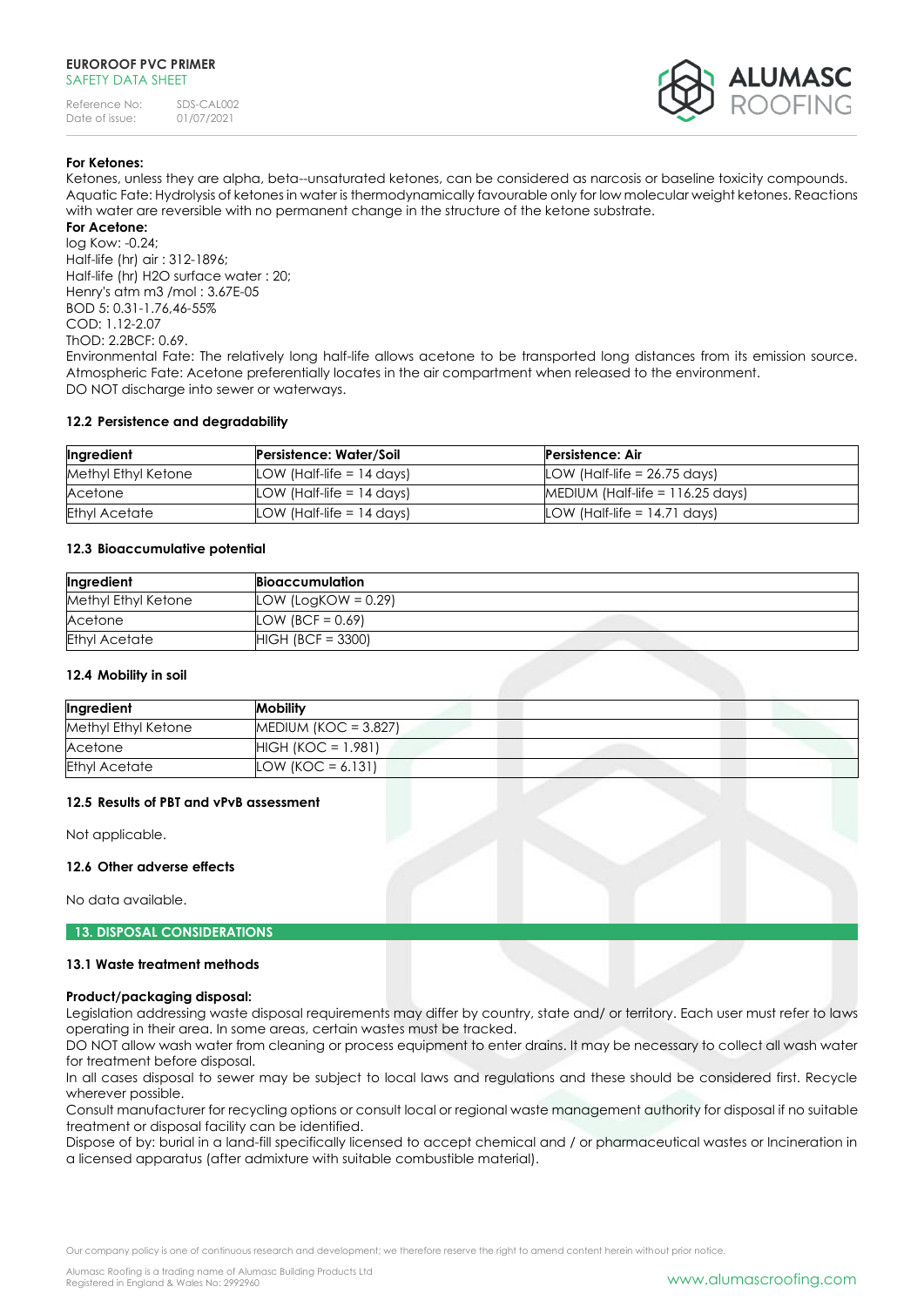Reference No: SDS-CAL002<br>Date of issue: 01/07/2021 Date of issue:



# **Waste treatment options:** Not available.

**Sewage disposal options:** Not available.

# **14. TRANSPORT INFORMATION**

Label:

Marine pollutant: No Hazchem:

**LAND TRANSPORT (ADR-RID):**

# **14.1 UN Number**

1133.

# **14.2 UN property shipping name**

ADHESIVES containing flammable liquid.

# **14.3 Transport hazard class(es)**

| Class:    |                 |
|-----------|-----------------|
| Sub-risk: | Not applicable. |

# **14.4 Packaging group**

III.

# **14.5 Environmental hazard**

Not applicable.

# **14.6 Special precautions for user**

| Hazard identification (Kemler): | 33.             |
|---------------------------------|-----------------|
| Classification code:            | F1.             |
| Hazard label:                   | 3.              |
| Special provisions:             | 640C.           |
| Limited quantity:               | 51 <sub>1</sub> |
| Tunnel restriction code:        | $2(D/E)$ .      |
|                                 |                 |

# **AIR TRANSPORT (ICAO-IATA / DGR)**

# **14.1 UN Number**

1133.

# **14.2 UN property shipping name**

ADHESIVES containing flammable liquid.

# **14.3 Transport hazard class(es)**

| Class:    |                 |
|-----------|-----------------|
| Sub-risk: | Not applicable. |
| ERG code: |                 |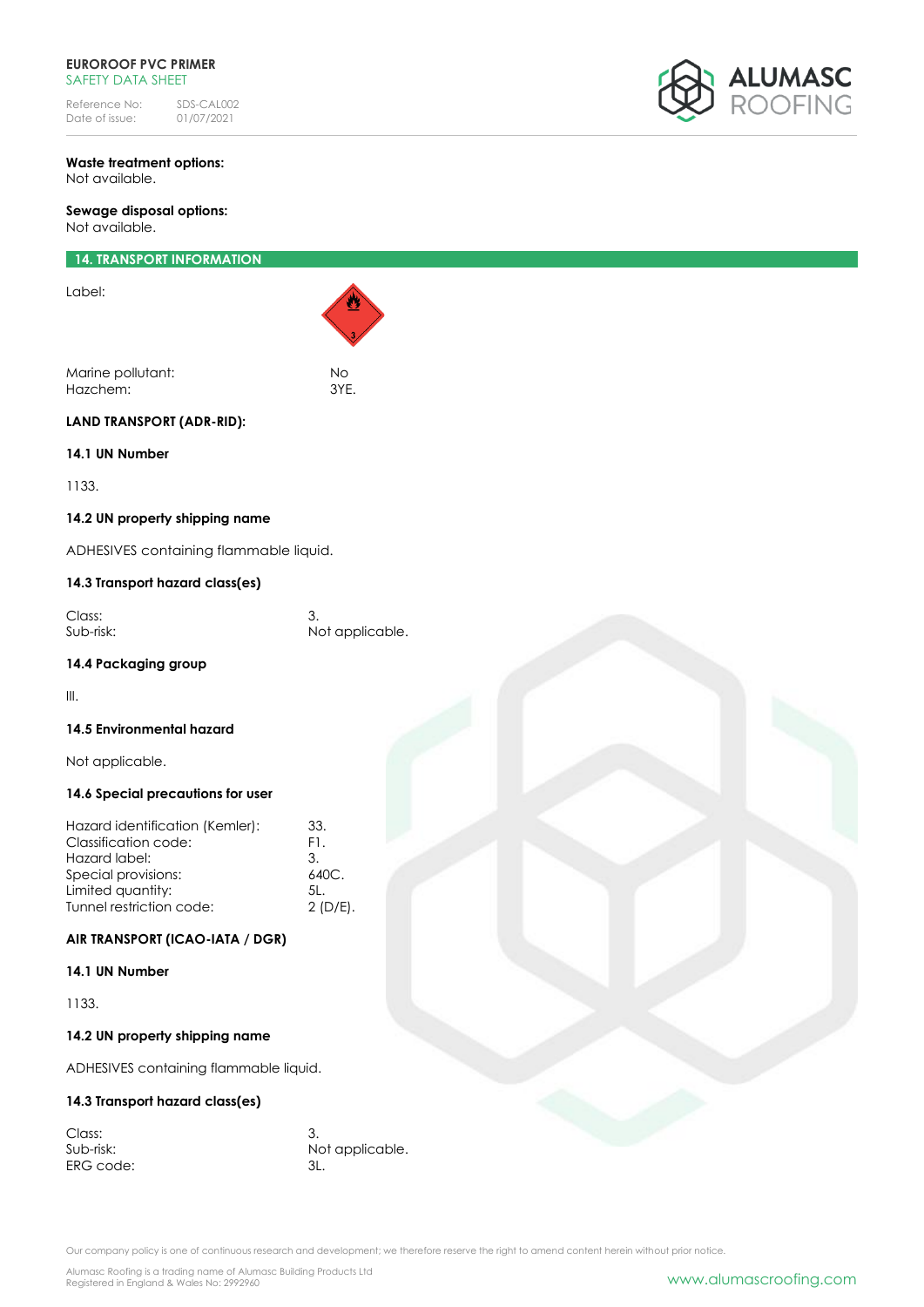Reference No: SDS-CAL002<br>Date of issue: 01/07/2021 Date of issue:



# **14.4 Packaging group**

III.

# **14.5 Environmental hazard**

Not applicable.

# **14.6 Special precautions for user**

| Special provisions:                                        | A3.   |
|------------------------------------------------------------|-------|
| Cargo only packing instructions:                           | 364.  |
| Cargo only maximum aty / pack:                             | 60L   |
| Passenger and cargo packing instructions:                  | 353.  |
| Passenger and cargo maximum aty / pack:                    | 5 L.  |
| Passenger and cargo limited quantity packing instructions: | Y341. |
| Passenger and cargo limited maximum qty / pack:            | 11.   |

# **SEA TRANSPORT (IMDG-Code / GGVSee):**

# **14.1 UN Number**

1133.

# **14.2 UN property shipping name**

ADHESIVES containing flammable liquid.

# **14.3 Transport hazard class(es)**

| Class:    |                 |
|-----------|-----------------|
| Sub-risk: | Not applicable. |

# **14.4 Packaging group**

III.

# **14.5 Environmental hazard**

Not applicable.

# **14.6 Special precautions for user**

EMS No: F-E, S-D. Special provisions: Limited quantities: 5 L.

# **INLAND WATERWAYS TRANSPORT (ADN):**

# **14.1 UN Number**

1133.

# **14.2 UN property shipping name**

ADHESIVES containing flammable liquid.

# **14.3 Transport hazard class(es)**

Not applicable.

# **14.4 Packaging group**

III.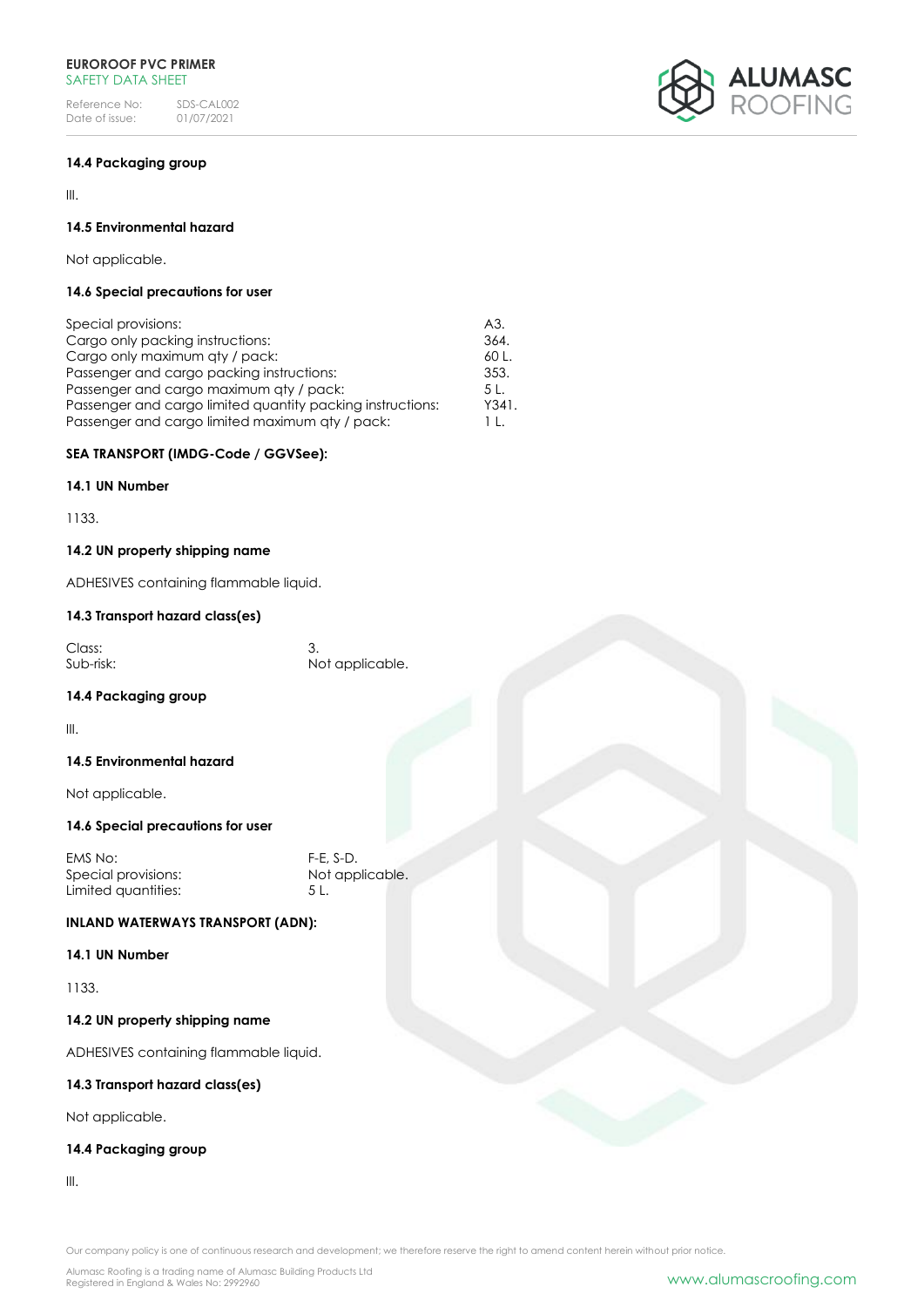

# **14.5 Environmental hazard**

Not applicable.

# **14.6 Special precautions for user**

| Classification code: | E1.       |
|----------------------|-----------|
| Special provisions:  | 640C.     |
| Limited quantity:    | 51.       |
| Equipment required:  | PP. EX.A. |
| Fire cones number:   |           |

### **15. REGULATORY INFORMATION**

#### **15.1 Safety, health and environmental regulations / legislation specific for the substance or mixture**

# **Methyl Ethyl Ketone is found on the following regulatory lists:**

EU Consolidated List of Indicative Occupational Exposure Limit Values (IOELVs).

EU European Chemicals Agency (ECHA) Community Rolling Action Plan (CoRAP) List of Substances.

EU REACH Regulation (EC) No 1907/2006 - Annex XVII - Restrictions on the manufacture, placing on the market and use of certain dangerous substances, mixtures and articles.

European Union - European Inventory of Existing Commercial Chemical Substances (EINECS).

European Union (EU) Regulation (EC) No 1272/2008 on Classification, Labelling and Packaging of Substances and Mixtures - Annex VI.

UK Workplace Exposure Limits (WELs).

# **Acetone is found on the following regulatory lists:**

EU Consolidated List of Indicative Occupational Exposure Limit Values (IOELVs).

EU REACH Regulation (EC) No 1907/2006 - Annex XVII - Restrictions on the manufacture, placing on the market and use of certain dangerous substances, mixtures and articles.

Europe EC Inventory.

European Union - European Inventory of Existing Commercial Chemical Substances (EINECS).

European Union (EU) Regulation (EC) No 1272/2008 on Classification, Labelling and Packaging of Substances and Mixtures - Annex VI.

UK Workplace Exposure Limits (WELs).

# **Ethyl Acetate is found on the following regulatory lists:**

EU Consolidated List of Indicative Occupational Exposure Limit Values (IOELVs).

EU European Chemicals Agency (ECHA) Community Rolling Action Plan (CoRAP) List of Substances.

EU REACH Regulation (EC) No 1907/2006 - Annex XVII - Restrictions on the manufacture, placing on the market and use of certain dangerous substances, mixtures and articles.

Europe EC Inventory.

European Union - European Inventory of Existing Commercial Chemical Substances (EINECS).

European Union (EU) Regulation (EC) No 1272/2008 on Classification, Labelling and Packaging of Substances and Mixtures - Annex VI.

UK Workplace Exposure Limits (WELs).

This safety data sheet is in compliance with the following EU legislation and its adaptations - as far as applicable - : Directives 98/24/EC, - 92/85/EEC, - 94/33/EC, - 2008/98/EC, - 2010/75/EU; Commission Regulation (EU) 2020/878; Regulation (EC) No 1272/2008 as updated through ATPs.

# **15.2 Chemical safety assessment**

No Chemical Safety Assessment has been carried out for this substance/mixture by the supplier.

| <b>National Inventory</b>                        | <b>Status</b>                                    |
|--------------------------------------------------|--------------------------------------------------|
| Australia - AIIC / Australia Non-Industrial Use: | Yes.                                             |
| Canada - DSL:                                    | Yes                                              |
| Canada - NDSL:                                   | No (Methyl Ethyl Ketone, Acetone, Ethyl Acetate) |
| $China - IECSC:$                                 | Yes.                                             |
| Europe - EINEC / ELINCS / NLP:                   | Yes.                                             |
| Japan – ENCS:                                    | Yes.                                             |
| Korea - KECI:                                    | Yes.                                             |